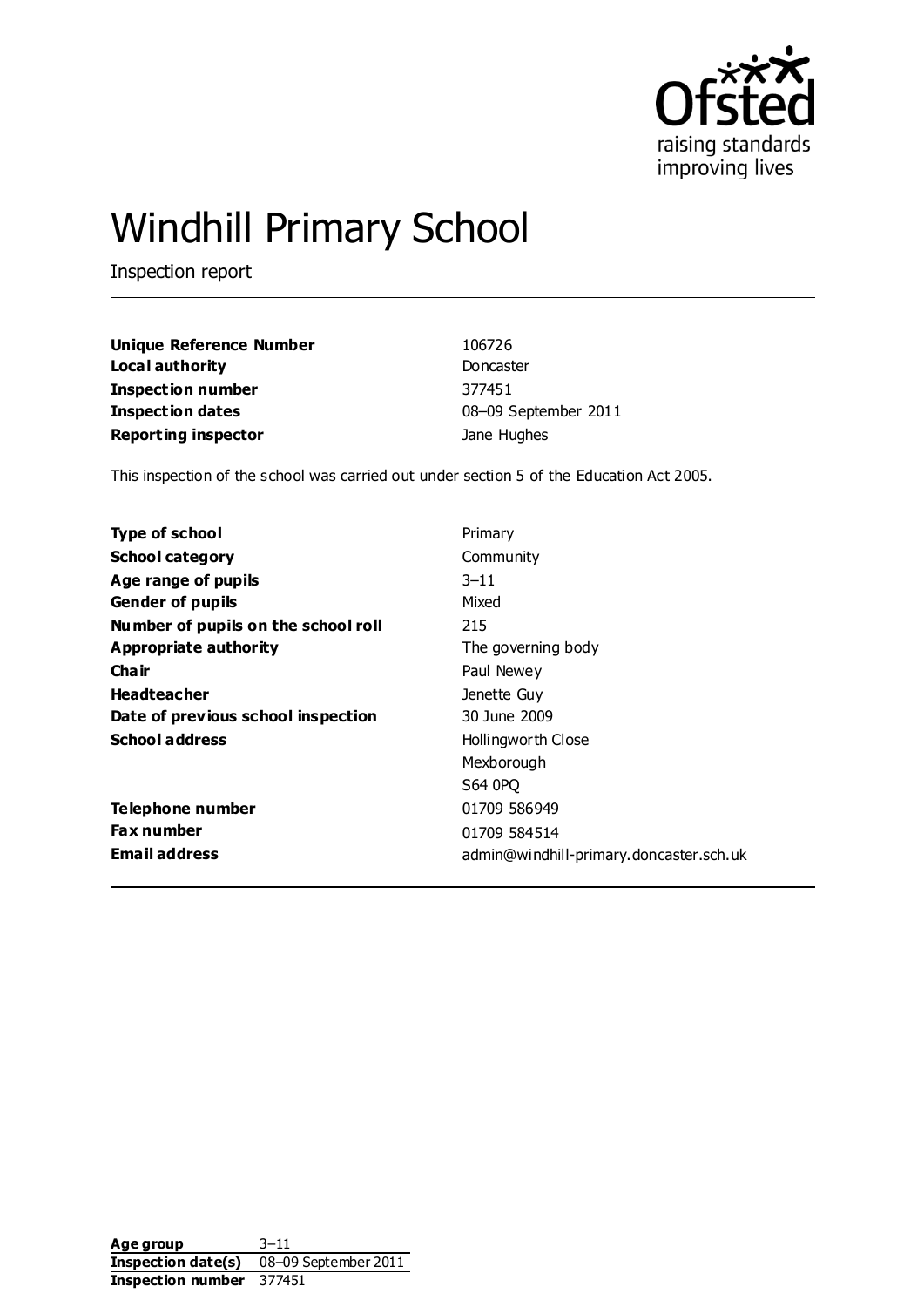The Office for Standards in Education, Children's Services and Skills (Ofsted) regulates and inspects to achieve excellence in the care of children and young people, and in education and skills for learners of all ages. It regulates and inspects childcare and children's social care, and inspects the Children and Family Court Advisory Support Service (Cafcass), schools, colleges, initial teacher training, work-based learning and skills training, adult and community learning, and education and training in prisons and other secure establishments. It rates council children's services, and inspects services for looked after children, safeguarding and child protection.

Further copies of this report are obtainable from the school. Under the Education Act 2005, the school must provide a copy of this report free of charge to certain categories of people. A charge not exceeding the full cost of reproduction may be made for any other copies supplied.

If you would like a copy of this document in a different format, such as large print or Braille, please telephone 0300 123 4234, or email [enquiries@ofsted.gov.uk](mailto:enquiries@ofsted.gov.uk)

You may copy all or parts of this document for non-commercial purposes, as long as you give details of the source and date of publication and do not alter the information in any way.

To receive regular email alerts about new publications, including survey reports and school inspection reports, please visit our website and go to 'Subscribe'.

Piccadilly Gate Store Street Manchester M1 2WD

T: 0300 123 4234 Textphone: 0161 618 8524 [enquiries@ofsted.gov.uk](mailto:enquiries@ofsted.gov.uk) [www.ofsted.gov.uk](http://www.ofsted.gov.uk/)



© Crown copyright 2011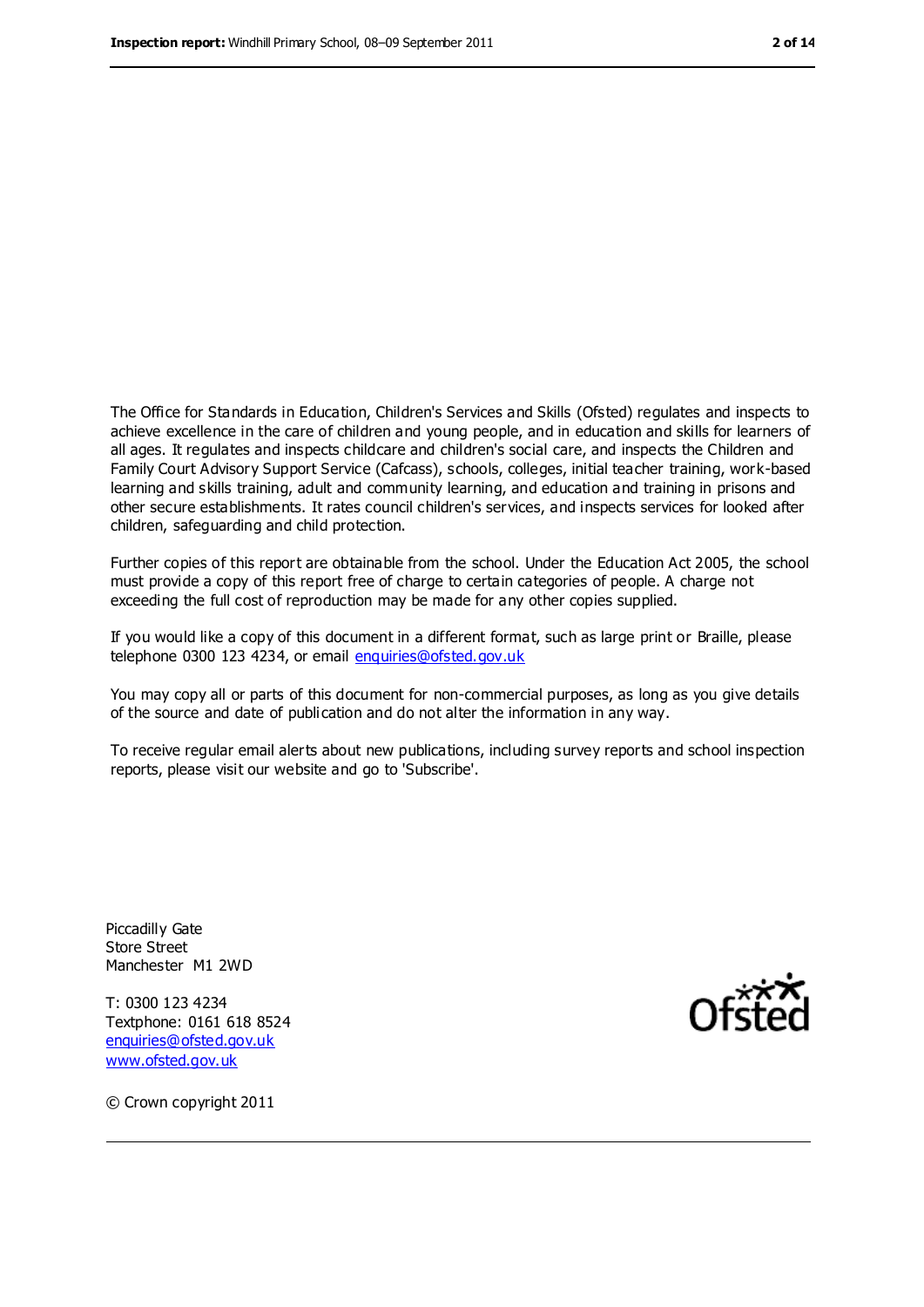# **Introduction**

This inspection was carried out by three additional inspectors. The inspectors visited 12 lessons and observed eight teachers. Inspectors held meetings with representatives of the governing body and staff, and talked with pupils and parents and carers. They observed the school's work, and looked at the school's selfevaluation, improvement plans, policies, assessment and tracking systems, safeguarding procedures and pupils' work. Inspectors examined questionnaires from 76 parents and carers, as well as those from pupils and staff.

The inspection team reviewed many aspects of the school's work. It looked in detail at a number of key areas.

- Whether pupils' attainment is improving rapidly enough.
- Whether good teaching consistently supports the needs of higher-attaining pupils.
- $\blacksquare$  How well the school promotes regular attendance.
- The impact of reported improvements to the curriculum on pupils' outcomes.
- Whether leaders and managers are securing rapid and sustainable improvement.

# **Information about the school**

This school is of average size when compared to other primary schools. The proportion of pupils known to be eligible for free school meals is more than double the average. Almost all pupils are of White British heritage. A smaller-than-average proportion of children have special educational needs and/or disabilities. The school has achieved several awards including Healthy School status, Activemark and Investors in People.

The school has undergone significant staff changes, particularly in the Early Years Foundation Stage, over the past three years.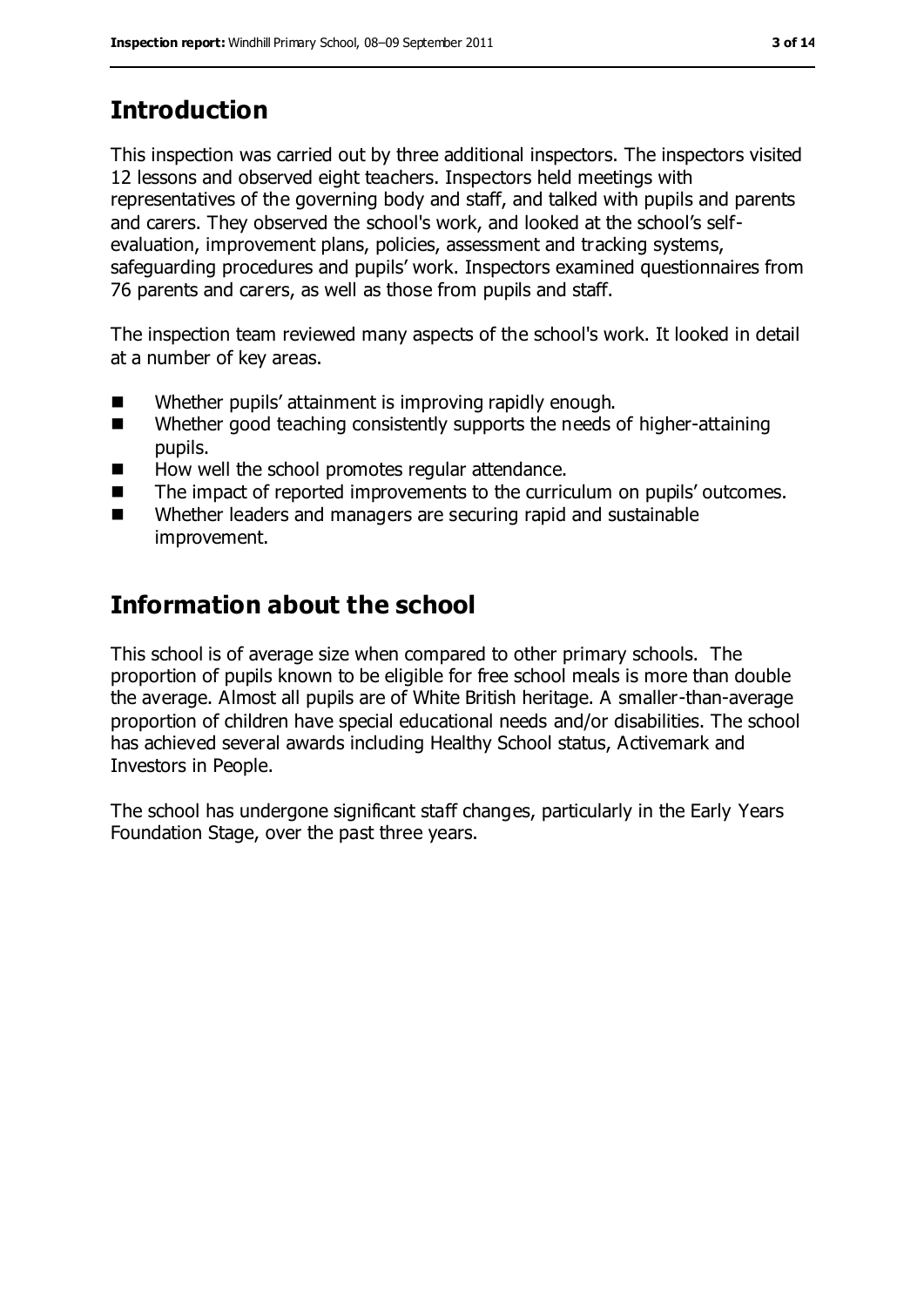**Inspection grades: 1 is outstanding, 2 is good, 3 is satisfactory and 4 is inadequate** Please turn to the glossary for a description of the grades and inspection terms

## **Inspection judgements**

#### **Overall effectiveness: how good is the school? 2**

#### **The school's capacity for sustained improvement 2**

#### **Main findings**

Windhill Primary is a good school. The successful leadership of the headteacher and senior leaders has developed further since the last inspection and its impact is visible in most areas of the school. Ambitious improvement targets are moving the school forward well and are underpinning sustainable improvement in most aspects of the school's work. Pupils are proud of their school community and describe it as 'comfortable, fun and safe'. Improvements to the quality of teaching and the curriculum assure pupils' accelerating achievement due to good learning and progress. Self-evaluation is accurate and links clearly to detailed improvement plans and well-founded priorities. As a result, the school demonstrates good capacity for sustained improvement.

Children make a satisfactory start in the Early Years Foundation Stage. However, repeated staff changes in this phase have reduced its overall effectiveness. Although satisfactory, the continuity of improvement planning, the impact of monitoring and evaluation, and the accuracy of the assessments of children's skills are not as strong as previously reported. Other elements of early years' provision also lack impact. These are the quality of the outdoor learning environment used by children in the Reception class and the involvement of parents and carers in their children's learning.

From starting points that are well below those expected, pupils' attainment is broadly average in English and mathematics by the end of Year 6. The progress of almost all groups of pupils, including those with special educational needs and/or disabilities, is improving, although too few higher-attaining pupils reached above average levels of attainment in English and mathematics last year. Good teaching, coupled with an exciting curriculum, support pupils' positive outcomes. However, some marking in pupils' books lacks sufficient points for development and there is insufficient attention to the presentation of pupils' work.

Good levels of care, guidance and support help an increasingly large number of vulnerable pupils and their families to overcome some significant barriers to learning. There are satisfactory procedures in place to safeguard pupils' well-being.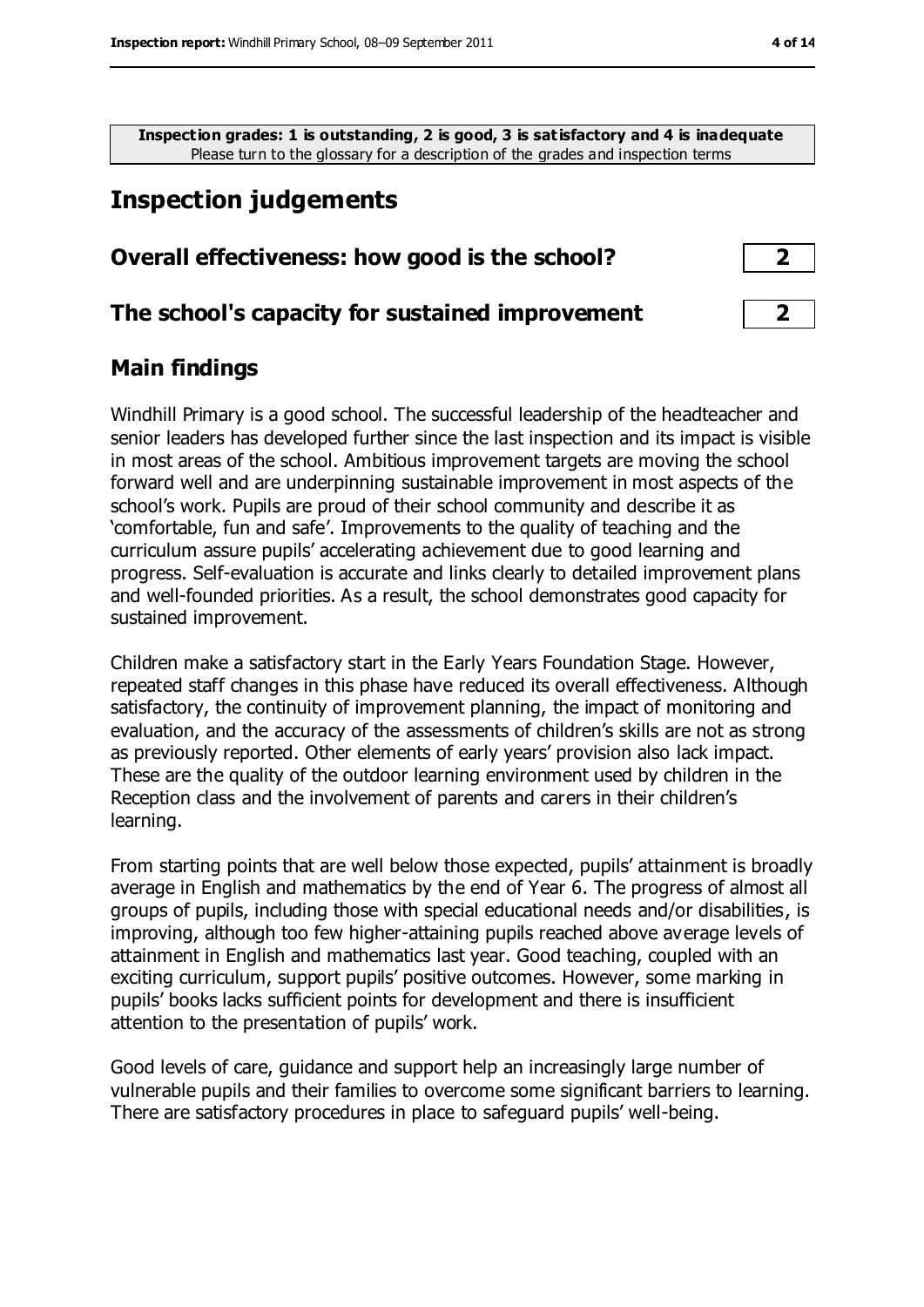#### **What does the school need to do to improve further?**

- Raise pupils' attainment in English and mathematics by:
	- ensuring all teachers provide effective levels of challenge, particularly for higher-attaining pupils
	- providing pupils with effective improvement points through more consistent marking
	- encouraging pupils to present their work neatly.
- Develop the provision in the Early Years Foundation Stage by:
	- strengthening the impact of the new Early Years Foundation Stage leader through more rigorous monitoring and evaluation of early years' provision and practice
	- improving the quality of the outdoor learning environment in the Reception class
	- reviewing systems for assessing children's skills at the end of Reception to ensure accuracy of data
	- developing new opportunities for parents and carers to be more fully engaged in children's learning.

#### **Outcomes for individuals and groups of pupils 2**

Pupils achieve well and enjoy their learning. They show good attitudes, behave well and make the most of their time in lessons. They are responsive to frequent questioning by teachers and work well in pairs and groups. They are particularly engaged by work on local culture and history such as mining. Topic work relating to the Second World War, in preparation for a trip to Eden Camp, thoroughly absorbed pupils as they responded to role-play opportunities in the classroom. Pupils know the levels at which they are working and understand their targets. They complete a good volume of work in lessons but do not always take enough time to present their work as neatly as possible. Pupils describe how much they enjoy the stimulating curriculum and boys participate well in activities, including writing. Pupils' attainment is improving throughout Years 1 to 6 at an increasingly rapid rate. Pupils with special educational needs and/or disabilities progress as well as their peers due to the effective support programmes and skilful staff who work with them.

Pupils confirm that the school is safe and that they feel secure here. Pupils show respect for each other. They comment, 'we are not a big school but we are bighearted.' Pupils willingly take on responsibilities such as playground leaders and junior wardens. Enterprise activities capture their imaginations well. They help tend the allotment with the local community and relish the satisfaction gained from growing, marketing and selling produce while learning more about healthy eating and sustainability. Pupils are generally punctual and attendance rates are average and rising.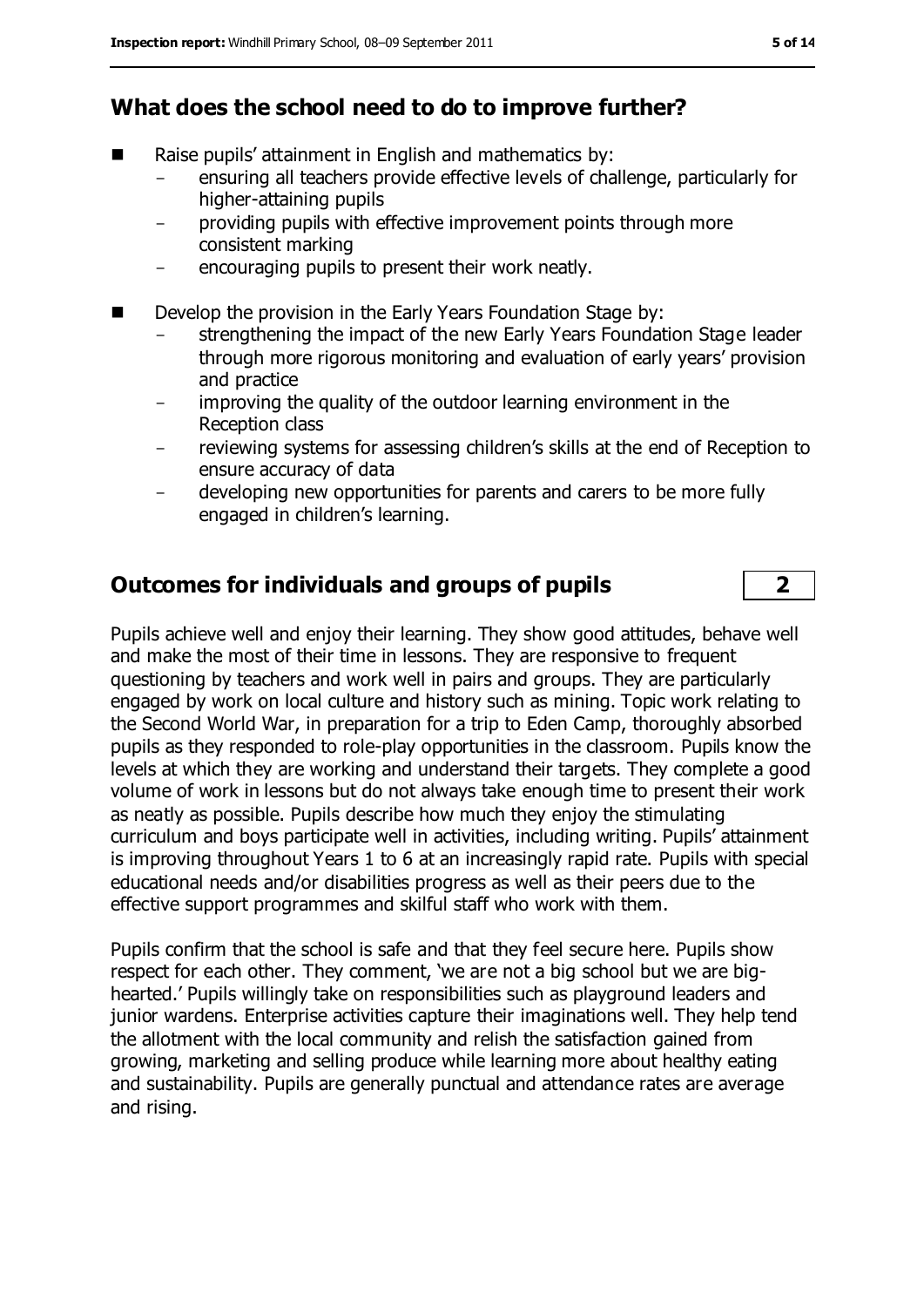| Pupils' achievement and the extent to which they enjoy their learning<br>Taking into account:<br>Pupils' attainment <sup>1</sup><br>The quality of pupils' learning and their progress<br>The quality of learning for pupils with special educational needs and/or<br>disabilities and their progress<br>The extent to which pupils feel safe<br>Pupils' behaviour<br>The extent to which pupils adopt healthy lifestyles<br>The extent to which pupils contribute to the school and wider community<br>The extent to which pupils develop workplace and other skills that will<br>contribute to their future economic well-being<br>Taking into account:<br>Pupils' attendance <sup>1</sup> | These are the grades for pupils outcomes |               |
|----------------------------------------------------------------------------------------------------------------------------------------------------------------------------------------------------------------------------------------------------------------------------------------------------------------------------------------------------------------------------------------------------------------------------------------------------------------------------------------------------------------------------------------------------------------------------------------------------------------------------------------------------------------------------------------------|------------------------------------------|---------------|
|                                                                                                                                                                                                                                                                                                                                                                                                                                                                                                                                                                                                                                                                                              |                                          |               |
|                                                                                                                                                                                                                                                                                                                                                                                                                                                                                                                                                                                                                                                                                              |                                          |               |
|                                                                                                                                                                                                                                                                                                                                                                                                                                                                                                                                                                                                                                                                                              |                                          | 3             |
|                                                                                                                                                                                                                                                                                                                                                                                                                                                                                                                                                                                                                                                                                              |                                          | $\mathcal{P}$ |
|                                                                                                                                                                                                                                                                                                                                                                                                                                                                                                                                                                                                                                                                                              |                                          | 2             |
|                                                                                                                                                                                                                                                                                                                                                                                                                                                                                                                                                                                                                                                                                              |                                          |               |
|                                                                                                                                                                                                                                                                                                                                                                                                                                                                                                                                                                                                                                                                                              |                                          | 2             |
|                                                                                                                                                                                                                                                                                                                                                                                                                                                                                                                                                                                                                                                                                              |                                          |               |
|                                                                                                                                                                                                                                                                                                                                                                                                                                                                                                                                                                                                                                                                                              |                                          |               |
|                                                                                                                                                                                                                                                                                                                                                                                                                                                                                                                                                                                                                                                                                              |                                          |               |
|                                                                                                                                                                                                                                                                                                                                                                                                                                                                                                                                                                                                                                                                                              |                                          |               |
|                                                                                                                                                                                                                                                                                                                                                                                                                                                                                                                                                                                                                                                                                              |                                          |               |
|                                                                                                                                                                                                                                                                                                                                                                                                                                                                                                                                                                                                                                                                                              |                                          |               |
|                                                                                                                                                                                                                                                                                                                                                                                                                                                                                                                                                                                                                                                                                              |                                          | 3             |
| The extent of pupils' spiritual, moral, social and cultural development                                                                                                                                                                                                                                                                                                                                                                                                                                                                                                                                                                                                                      |                                          |               |

#### These are the grades for pupils' outcomes

#### **How effective is the provision?**

Teachers and teaching assistants work well together to support pupils' learning. Support programmes and booster sessions successfully target particular pupils, particularly those with special educational needs and/or disabilities. Good questioning encourages debate and ensures that adults have a clear understanding of what pupils know, understand and can do. Lessons move on at a good pace and engage pupils throughout. However, not all teachers place sufficient emphasis on challenging higher-attaining pupils to developing higher order skills. Teachers mark pupils' work regularly but do not consistently provide clear points for development.

The curriculum has developed well and there are creative links between subjects. These provide effective opportunities for learning. Effective links with other schools and organisations help to bring learning to life for pupils and also support teachers' research. Pupils enjoy a wide variety of enrichment opportunities, take-up is good and the school competes successfully in a range of local competitions and events.

Staff ensure that pupils know who to turn to with any problems. Parents and carers confirm this. There is good quality pastoral care, guidance and support and all staff are highly responsive to individual need. Individual personal circumstances are sensitively addressed and the school ensures that pupils and their families have access to a range of outside agencies. There is a strongly nurturing approach by the school that builds pupils' confidence and help them to develop into effective learners. Transition from class to class and then on to secondary school is well managed. Rising attendance rates reflect that the school promotes attendance and punctuality well.

These are the grades for the quality of provision

| The quality of teaching |  |
|-------------------------|--|
| Taking into account:    |  |

 $\overline{a}$ 

The use of assessment to support learning

| " |  |
|---|--|
| , |  |

<sup>&</sup>lt;sup>1</sup>The grades for attainment and attendance are: 1 is high; 2 is above average; 3 is broadly average; and 4 is low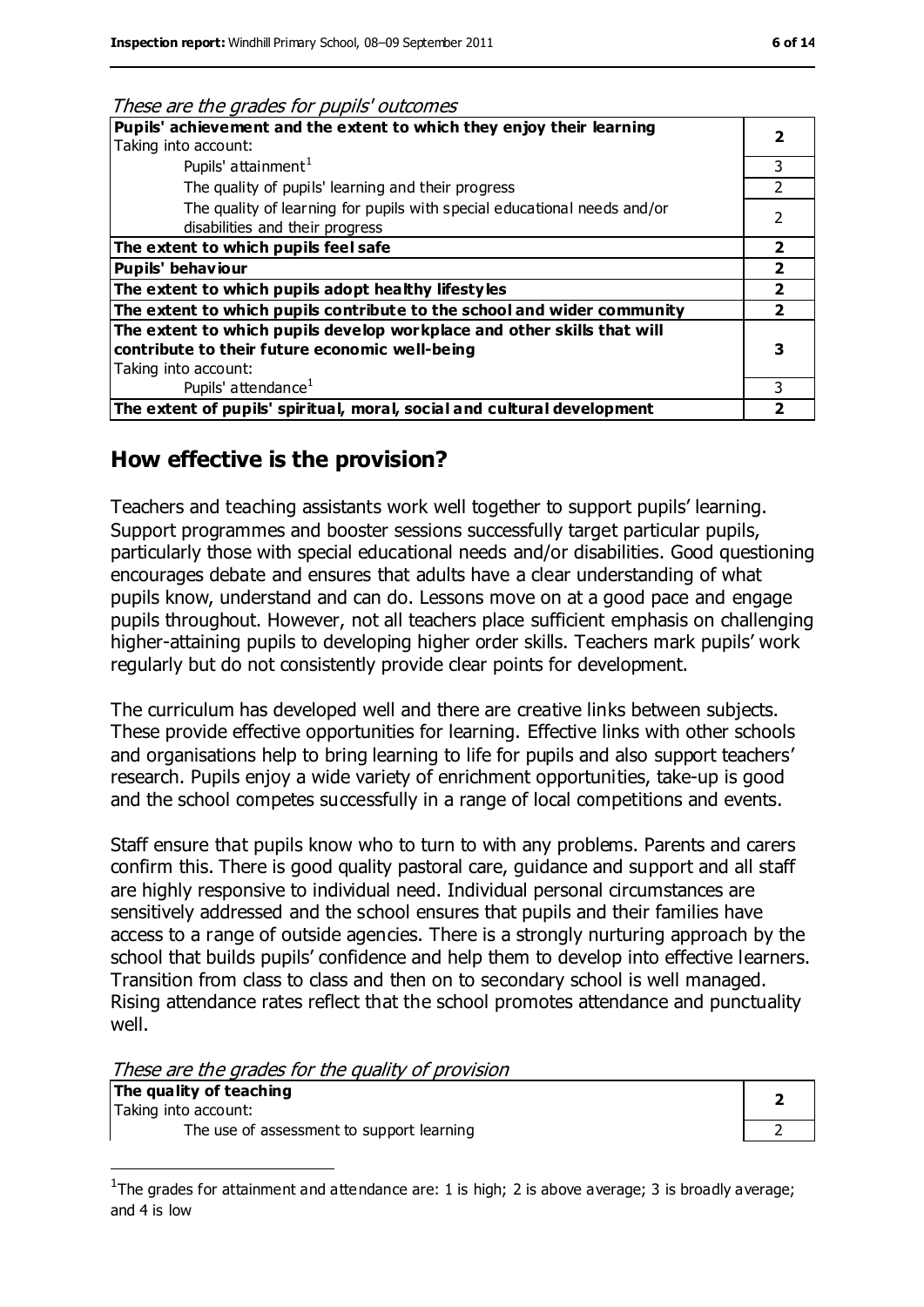| The extent to which the curriculum meets pupils' needs, including, where<br>relevant, through partnerships |  |
|------------------------------------------------------------------------------------------------------------|--|
| The effectiveness of care, guidance and support                                                            |  |

#### **How effective are leadership and management?**

The headteacher, along with other members of the senior leadership team, set clear expectations of best practice for staff to follow. Leadership at all levels is well developed with clear strengths within middle leaders. Senior and middle leaders contribute to whole-school improvement through the implementation and monitoring of well-focused action plans. Regular, continuous professional development, coupled with good-quality mentoring programmes, have improved the quality of teaching and raised outcomes for pupils. There is a keen sense of empowerment of all staff which emanates directly from the headteacher. As a result, teachers' morale is high. Lunchtime assistants and kitchen staff help pupils to enjoy nutritious and sociable mealtimes. The business manager and administrative staff ensure that the school is financially secure and runs smoothly. The site and accommodation are well cared for.

The satisfactory governing body is supportive and visible in school. It has a secure understanding of the school's stated priorities and strengths and regularly seeks parental opinion on the work of the school. The level of challenge it provides with regard to pupils' academic outcomes, including those of children at the end of Reception, is developing. The school adopts satisfactory practices with regard to safeguarding and all requirements are met. Leaders and governors ensure that health, safety, child protection and safer recruitment are all monitored.

Good partnerships with other local schools enrich the quality of pupils' learning experiences in terms of the arts, languages, sports and cultural links as well as classroom practice. The school promotes equality of opportunity and tackles discrimination well. The leadership does not tolerate discrimination. Accurate and regular tracking of the progress of different groups of pupils in both Key Stages ensure that the right level of support is provided for individuals and groups of pupils. Senior leaders analyse the school's context well and promote community cohesion effectively with a well-targeted action plan. Parents and carers are generally complimentary about the school, the information it provides and the experiences it offers their children. The school deploys its resources well. It achieves good outcomes for pupils and provides good value for money.

| The effectiveness of leadership and management in embedding ambition and<br>driving improvement                                                                     |  |
|---------------------------------------------------------------------------------------------------------------------------------------------------------------------|--|
| Taking into account:                                                                                                                                                |  |
| The leadership and management of teaching and learning                                                                                                              |  |
| The effectiveness of the governing body in challenging and supporting the<br>school so that weaknesses are tackled decisively and statutory responsibilities<br>met |  |
| The effectiveness of the school's engagement with parents and carers                                                                                                |  |
| The effectiveness of partnerships in promoting learning and well-being                                                                                              |  |
| The effectiveness with which the school promotes equality of opportunity and<br>tackles discrimination                                                              |  |
| The effectiveness of safeguarding procedures                                                                                                                        |  |

These are the grades for the leadership and management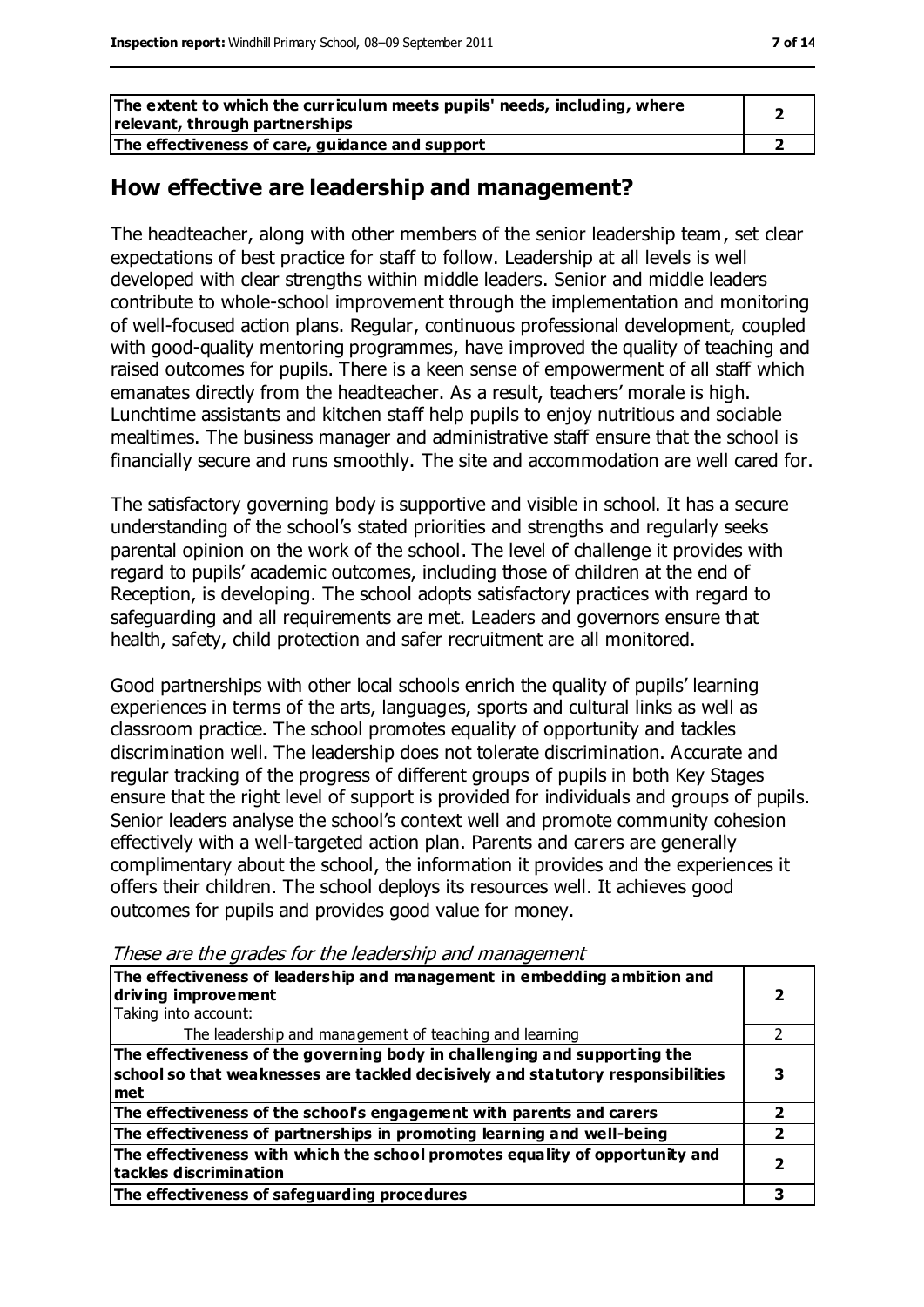| The effectiveness with which the school promotes community cohesion            |  |
|--------------------------------------------------------------------------------|--|
| The effectiveness with which the school deploys resources to achieve value for |  |
| <b>money</b>                                                                   |  |

### **Early Years Foundation Stage**

Children make a satisfactory start to school. They settle quickly due to the effective induction programme. Children engage happily in activities and behave well. They are familiar with routines and the expectations of adults. Adults encourage children to become increasingly independent and to choose for themselves where to learn and play. They make satisfactory progress from well below expected starting points. School data show that children's levels of development fluctuate significantly from year to year. This is due to a lack of accuracy in the final assessments of children's skills because of several staff changes in recent years.

Although the quality of the indoor learning environments is similar in both the Reception and Nursery classes children in the Reception class only have access to a relatively small and sparingly-resourced outdoor learning environment. Children in the Nursery access a large outdoor area with both grassed and hard surfaces as well as climbing equipment. These areas are not currently accessible to Reception children who have to wait for climbing opportunities in the school hall. Staff provide good and sometimes outstanding models for children, particularly in support of their language development.

The Early Years Foundation Stage is led and managed satisfactorily by the new leader. Practitioners have a secure understanding of the learning, development and welfare requirements for the early years. They share assessment information and the knowledge gained from careful observations so that all adults are aware of children's individual needs and can provide appropriate levels of support to meet these. However, monitoring and evaluation of the impact of this work lacks sufficient rigour to bring about more rapid improvement in outcomes for children. Appropriate safeguarding procedures are in place. Parents and carers appreciate the work of the early years' team. Parents and carers are welcome in the settings but children's records are not readily at hand for parents, carers and children to share. Similarly, some of the displays do not readily engage parents' and carers' interest and there are too few opportunities for them to stay and play with their children. These shortcomings inhibit parents' and carers' involvement in children's learning.

These are the grades for the Early Years Foundation Stage

| Overall effectiveness of the Early Years Foundation stage                             |  |
|---------------------------------------------------------------------------------------|--|
| Taking into account:                                                                  |  |
| Outcomes for children in the Early Years Foundation Stage                             |  |
| The quality of provision in the Early Years Foundation Stage                          |  |
| The effectiveness of leadership and management in the Early Years Foundation<br>Stage |  |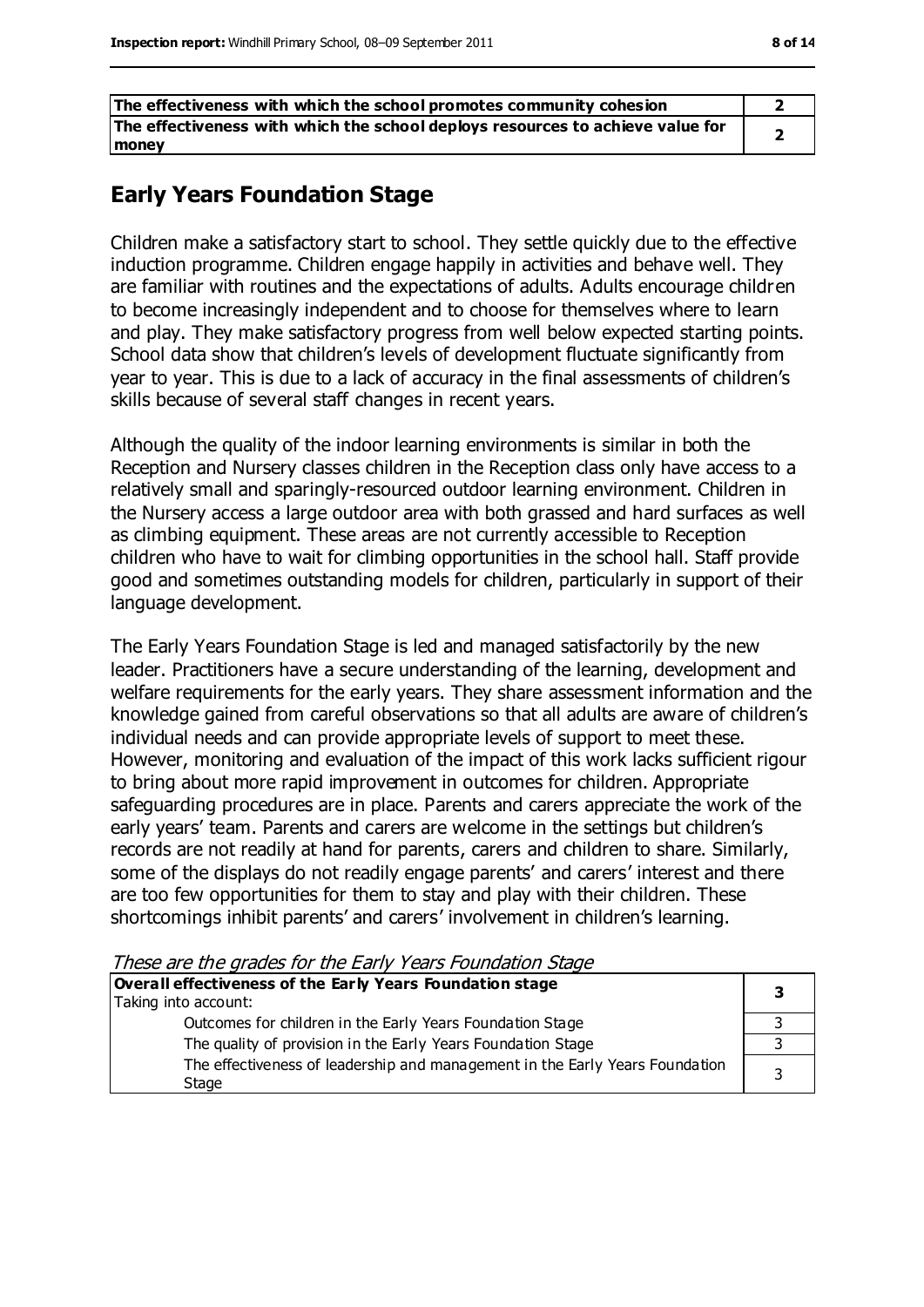#### **Views of parents and carers**

Just over one third of parents and carers returned the inspection questionnaire. Almost all who responded are very positive about how well the school cares for their children, meeting their particular needs and keeping them safe. They agree that teaching is good. They feel well-informed about their children's progress and school life. They appreciate the text messaging in particular. Parents and carers typically comment, 'staff are a committed team, working hard to provide the best learning experiences for our children.' A few raised concerns about the way the school deals with unacceptable behaviour. Inspectors found clear procedures to address issues relating to behaviour. Pupils confirmed that they understand the procedures and that adults enforce these.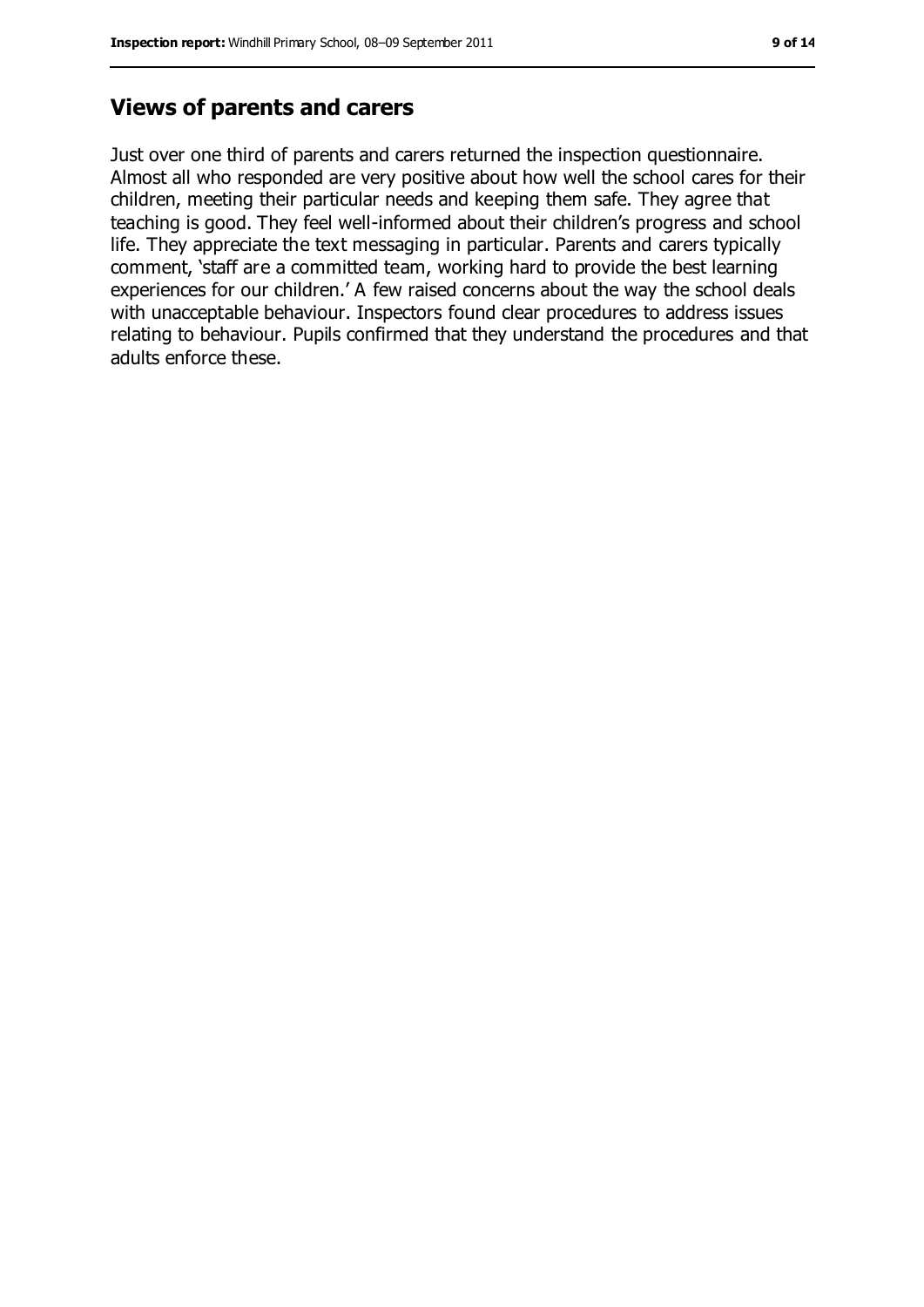## **Responses from parents and carers to Ofsted's questionnaire**

Ofsted invited all the registered parents and carers of pupils registered at Windhill Primary School to complete a questionnaire about their views of the school.

In the questionnaire, parents and carers were asked to record how strongly they agreed with 13 statements about the school.

The inspection team received 76 completed questionnaires by the end of the on-site inspection. In total, there are 215 pupils registered at the school.

| <b>Statements</b>                                                                                                                                                                                                                                       | <b>Strongly</b><br>agree |               | <b>Agree</b> |               |                | <b>Disagree</b> |                | <b>Strongly</b><br>disagree |
|---------------------------------------------------------------------------------------------------------------------------------------------------------------------------------------------------------------------------------------------------------|--------------------------|---------------|--------------|---------------|----------------|-----------------|----------------|-----------------------------|
|                                                                                                                                                                                                                                                         | <b>Total</b>             | $\frac{9}{6}$ | <b>Total</b> | $\frac{1}{2}$ | <b>Total</b>   | $\frac{1}{2}$   | <b>Total</b>   | $\frac{9}{6}$               |
| My child enjoys school                                                                                                                                                                                                                                  | 56                       | 74            | 18           | 24            | 1              | 1               | 1              | 1                           |
| The school keeps my child<br>safe                                                                                                                                                                                                                       | 56                       | 74            | 18           | 24            | $\mathbf{1}$   | $\mathbf{1}$    | $\mathbf{1}$   | $\mathbf{1}$                |
| The school informs me<br>about my child's progress                                                                                                                                                                                                      | 45                       | 59            | 27           | 36            | 3              | $\overline{4}$  | $\mathbf 0$    | $\mathbf 0$                 |
| My child is making enough<br>progress at this school                                                                                                                                                                                                    | 49                       | 64            | 24           | 32            | $\mathbf{1}$   | $\mathbf{1}$    | $\mathbf{1}$   | $\mathbf{1}$                |
| The teaching is good at<br>this school                                                                                                                                                                                                                  | 53                       | 70            | 19           | 25            | $\overline{2}$ | 3               | $\mathbf{1}$   | $\mathbf{1}$                |
| The school helps me to<br>support my child's learning                                                                                                                                                                                                   | 41                       | 54            | 32           | 42            | 3              | 4               | $\mathbf 0$    | $\mathbf 0$                 |
| The school helps my child<br>to have a healthy lifestyle                                                                                                                                                                                                | 39                       | 51            | 34           | 45            | $\overline{2}$ | 3               | $\mathbf 0$    | $\mathbf 0$                 |
| The school makes sure that<br>my child is well prepared<br>for the future (for example<br>changing year group,<br>changing school, and for<br>children who are finishing<br>school, entering further or<br>higher education, or<br>entering employment) | 46                       | 61            | 25           | 33            | 3              | 4               | $\mathbf 0$    | $\mathbf 0$                 |
| The school meets my<br>child's particular needs                                                                                                                                                                                                         | 49                       | 64            | 24           | 32            | $\overline{2}$ | 3               | $\mathbf{1}$   | $\mathbf{1}$                |
| The school deals effectively<br>with unacceptable<br>behaviour                                                                                                                                                                                          | 42                       | 55            | 23           | 30            | $\overline{7}$ | 9               | $\overline{2}$ | 3                           |
| The school takes account<br>of my suggestions and<br>concerns                                                                                                                                                                                           | 33                       | 43            | 37           | 49            | 5              | $\overline{7}$  | $\mathbf{1}$   | $\mathbf{1}$                |
| The school is led and<br>managed effectively                                                                                                                                                                                                            | 47                       | 62            | 25           | 33            | 3              | 4               | $\mathbf{1}$   | $\mathbf{1}$                |
| Overall, I am happy with<br>my child's experience at<br>this school                                                                                                                                                                                     | 54                       | 71            | 19           | 25            | $\mathbf{1}$   | $\mathbf{1}$    | $\overline{2}$ | 3                           |

The table above summarises the responses that parents and carers made to each statement. The percentages indicate the proportion of parents and carers giving that response out of the total number of completed questionnaires. Where one or more parents and carers chose not to answer a particular question, the percentages will not add up to 100%.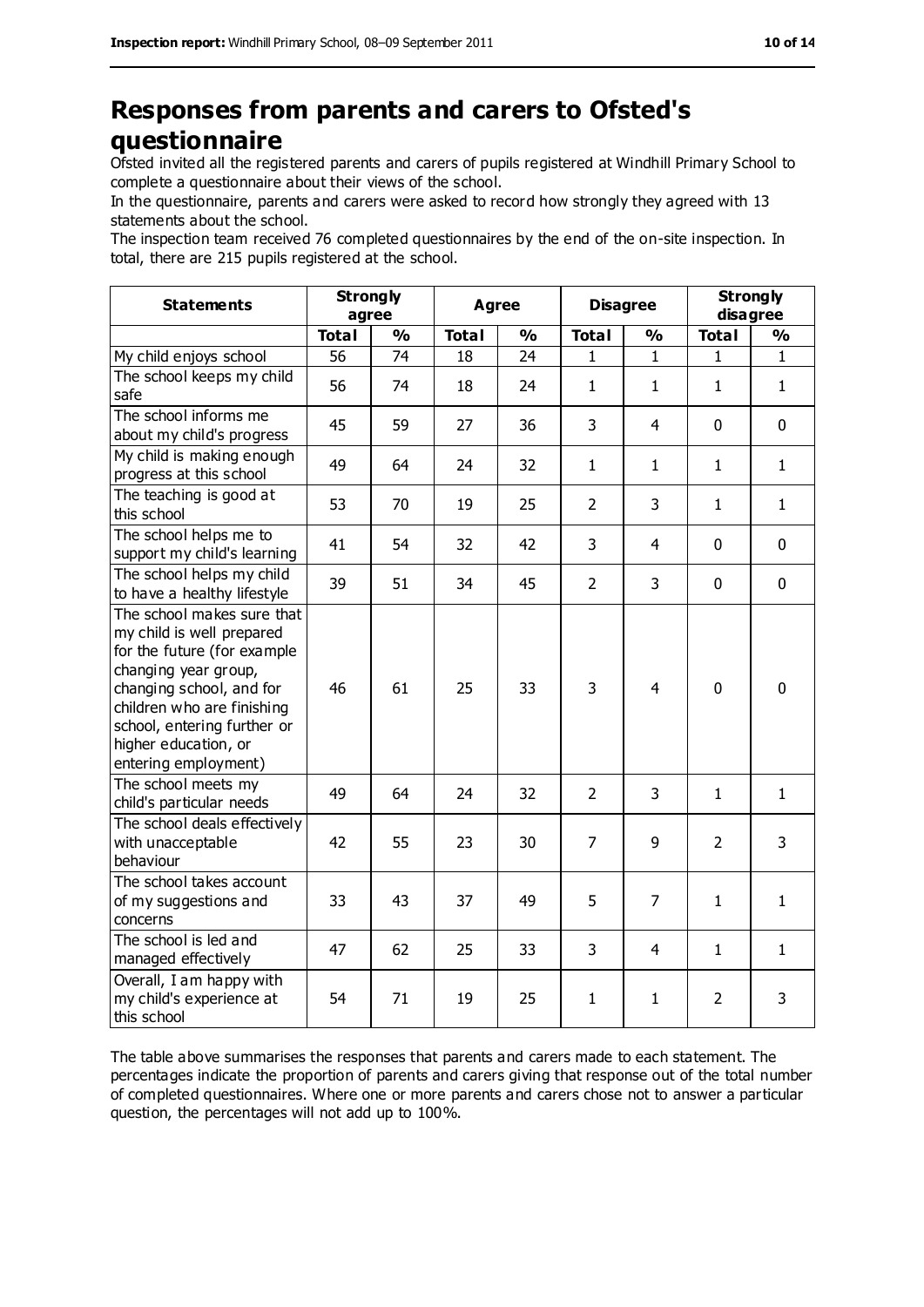## **Glossary**

#### **What inspection judgements mean**

| <b>Grade</b> | <b>Judgement</b> | <b>Description</b>                                                                                                                                                                                                               |
|--------------|------------------|----------------------------------------------------------------------------------------------------------------------------------------------------------------------------------------------------------------------------------|
| Grade 1      | Outstanding      | These features are highly effective. An outstanding<br>school provides exceptionally well for all its pupils'<br>needs.                                                                                                          |
| Grade 2      | Good             | These are very positive features of a school. A school<br>that is good is serving its pupils well.                                                                                                                               |
| Grade 3      | Satisfactory     | These features are of reasonable quality. A<br>satisfactory school is providing adequately for its<br>pupils.                                                                                                                    |
| Grade 4      | Inadequate       | These features are not of an acceptable standard. An<br>inadequate school needs to make significant<br>improvement in order to meet the needs of its pupils.<br>Ofsted inspectors will make further visits until it<br>improves. |

#### **Overall effectiveness of schools**

|                          | Overall effectiveness judgement (percentage of schools) |      |                     |                   |  |
|--------------------------|---------------------------------------------------------|------|---------------------|-------------------|--|
| <b>Type of</b><br>school | <b>Outstanding</b>                                      | Good | <b>Satisfactory</b> | <b>Inadequate</b> |  |
| Nursery schools          | 43                                                      | 47   | 10                  |                   |  |
| Primary schools          | 6                                                       | 46   | 42                  |                   |  |
| Secondary<br>schools     | 14                                                      | 36   | 41                  | 9                 |  |
| Sixth forms              | 15                                                      | 42   | 41                  | 3                 |  |
| Special schools          | 30                                                      | 48   | 19                  | 3                 |  |
| Pupil referral<br>units  | 14                                                      | 50   | 31                  | 5                 |  |
| All schools              | 10                                                      | 44   | 39                  |                   |  |

New school inspection arrangements were introduced on 1 September 2009. This means that inspectors now make some additional judgements that were not made previously.

The data in the table above is for the period 1 September 2010 to 08 April 2011 and are consistent with the latest published official statistics about maintained school inspection outcomes (see [www.ofsted.gov.uk\)](http://www.ofsted.gov.uk/).

The sample of schools inspected during 2010/11 was not representative of all schools nationally, as weaker schools are inspected more frequently than good or outstanding schools.

Percentages are rounded and do not always add exactly to 100. Sixth form figures reflect the judgements made for the overall effectiveness of the sixth form in secondary schools, special schools and pupil referral units.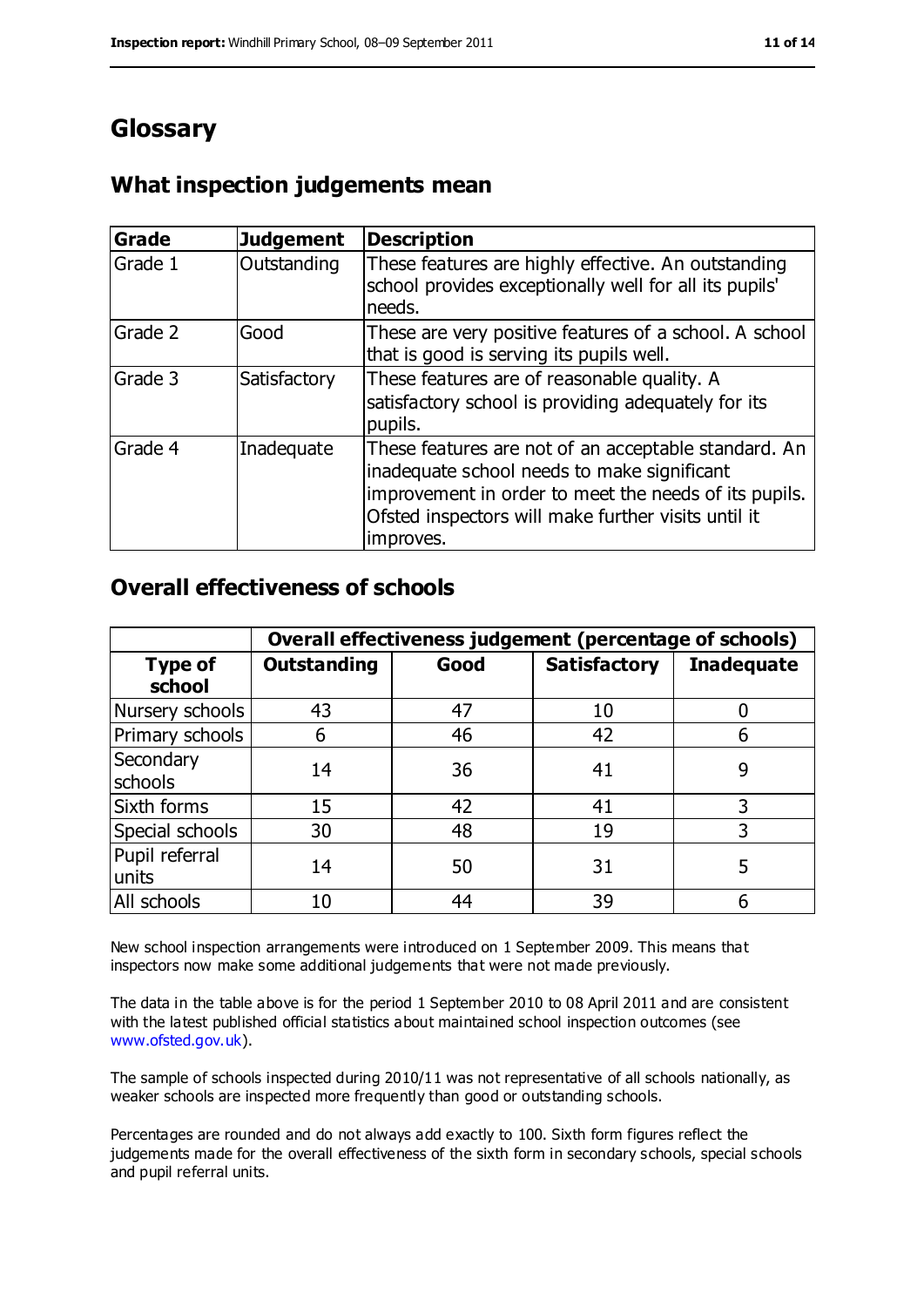# **Common terminology used by inspectors**

| Achievement:               | the progress and success of a pupil in their<br>learning, development or training.                                                                                                                                                                                                                                   |
|----------------------------|----------------------------------------------------------------------------------------------------------------------------------------------------------------------------------------------------------------------------------------------------------------------------------------------------------------------|
| Attainment:                | the standard of the pupils' work shown by test<br>and examination results and in lessons.                                                                                                                                                                                                                            |
| Capacity to improve:       | the proven ability of the school to continue<br>improving. Inspectors base this judgement on<br>what the school has accomplished so far and on<br>the quality of its systems to maintain<br>improvement.                                                                                                             |
| Leadership and management: | the contribution of all the staff with<br>responsibilities, not just the headteacher, to<br>identifying priorities, directing and motivating staff<br>and running the school.                                                                                                                                        |
| Learning:                  | how well pupils acquire knowledge, develop their<br>understanding, learn and practise skills and are<br>developing their competence as learners.                                                                                                                                                                     |
| Overall effectiveness:     | inspectors form a judgement on a school's overall<br>effectiveness based on the findings from their<br>inspection of the school. The following<br>judgements, in particular, influence what the<br>overall effectiveness judgement will be.                                                                          |
|                            | The school's capacity for sustained<br>■<br>improvement.<br>Outcomes for individuals and groups of<br>pupils.<br>The quality of teaching.<br>The extent to which the curriculum meets<br>pupils' needs, including, where relevant,<br>through partnerships.<br>■ The effectiveness of care, guidance and<br>support. |
| Progress:                  | the rate at which pupils are learning in lessons<br>and over longer periods of time. It is often<br>measured by comparing the pupils' attainment at<br>the end of a key stage with their attainment when<br>they started.                                                                                            |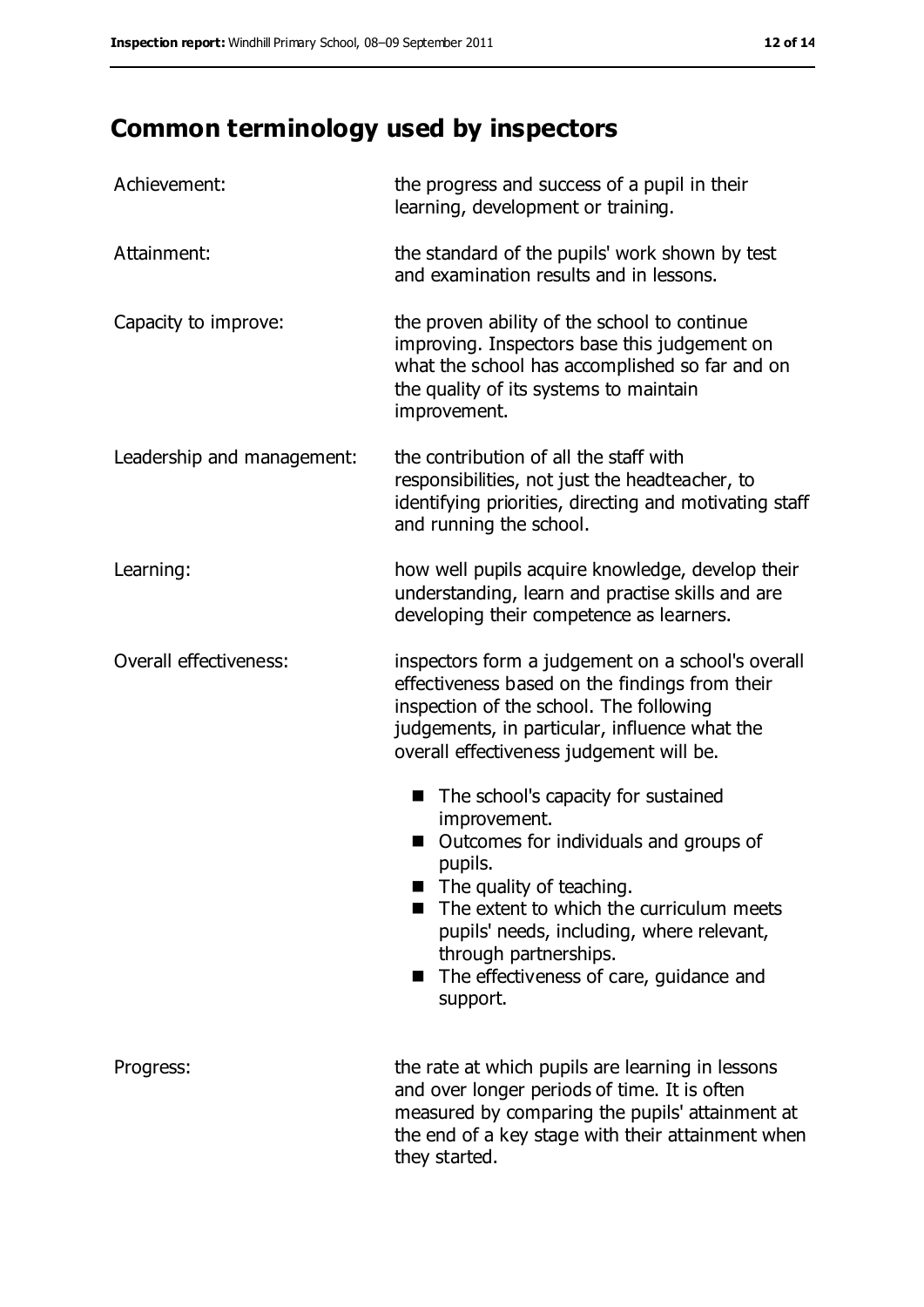#### **This letter is provided for the school, parents and carers to share with their children. It describes Ofsted's main findings from the inspection of their school.**

raising standards improving lives

11 September 2011

Dear Pupils

#### **Inspection of Windhill Primary School, Mexborough, S64 0PQ**

Thank you for your friendly welcome when we inspected your school. We enjoyed meeting you and listening to your views on school life at Windhill. You told us that you enjoy school and many of you particularly enjoy the history topic work. It was good to see the interesting displays around school that included some of this work. You described school as 'like a second home' and confirm that the adults take good care of you.

We agree with much of what you say. We judge Windhill to be a good school. Your rising attainment in English and mathematics reflects the good progress you make. Your headteacher and all the adults ensure that you learn well and that lessons are interesting. You behave well and show respect for all. You leave the school with a strong set of personal qualities and are conscientious citizens, keen to work in the local community.

We have asked your school to raise further the standards you reach in English and mathematics. You can help with this by always trying hard to take care with your handwriting and the presentation of your work. Also, please make sure you check the suggestions your teachers make on how you can improve your work. We also want your school to improve how well it provides for the children in the Nursery and Reception classes. This includes developing the outdoor area in Reception.

Keep up the good work in the community allotment!

We send you our very best wishes for the future.

Yours sincerely

Jane Hughes Lead Inspector